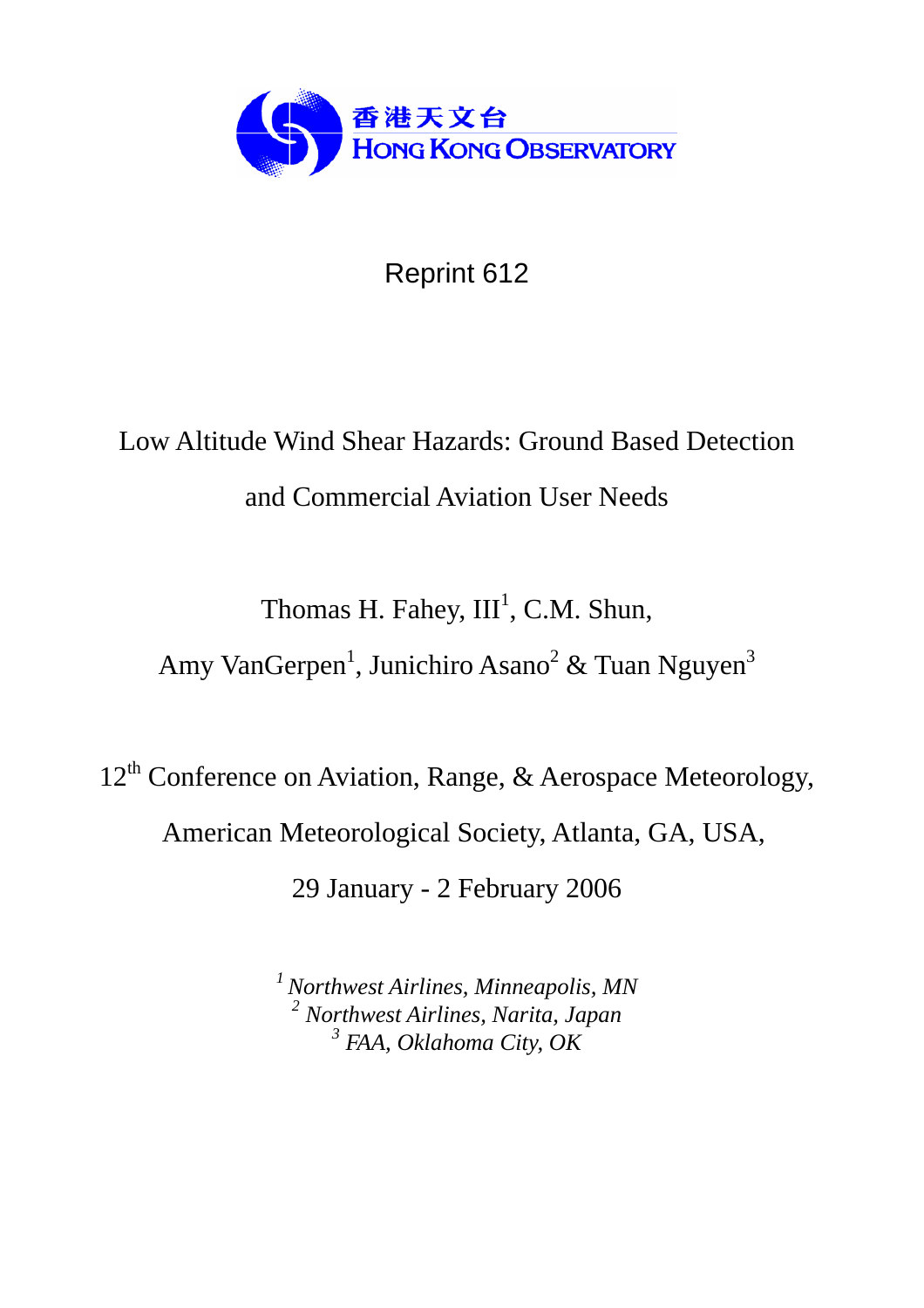#### **6.9 LOW ALTITUDE WIND SHEAR HAZARDS: GROUND BASED DETECTION AND COMMERCIAL AVIATION USER NEEDS**

Thomas H. Fahey, III<sup>1</sup>, C. M. Shun<sup>2</sup>, Amy VanGerpen<sup>1</sup>, Junichiro Asano<sup>3</sup> and Tuan Nguyen<sup>4</sup>

<sup>1</sup> Northwest Airlines, Minneapolis, MN <sup>2</sup> Hong Kong Observatory, Hong Kong, China Northwest Airlines, Narita, Japan <sup>4</sup> FAA, Oklahoma City, OK

### **1. INTRODUCTION¨**

The aviation community has made great strides over the last 30 years in understanding and avoiding the low altitude wind shear hazard. This success has been, in part, due to the aviation weather community's progress in detecting and distributing real time information regarding these hazards. Both ground and aircraft-based wind shear alerting systems have been introduced over the last 25 years to support aviation safety. This article focuses on the ground-based wind shear hazard measurements and the associated alert accuracy as well as the information needs of commercial aviation.

The intended audiences are commercial airline pilots operating internationally, Aviation meteorologists and representatives of states developing and/or reevaluating wind shear detection systems.

A review of the current wind shear detection systems deployed at airports in Canada; Japan; The Netherlands; Hong Kong, China; and the United States (US) will provide the international perspective.

A comparison of features common to all countries will be based on ICAO standards. Identification of the differences in wind shear systems will be based on three categories:

- 1.Detection System(s) in Use and Airports at which systems are deployed.
- 2.Distribution Method(s) & Distribution System(s) employed for Alerts and Advisories.
- 3.Terminology Used to describe the hazard.

Accuracy and detection capability of existing systems in the US will be examined in detail. In the U.S., alerts are disseminated to pilots via either air traffic controllers or the Terminal Weather Information for Pilots (TWIP) system.

 $\overline{a}$ 

Two previous analyses of the TWIP system alert reliability were conducted and reported at 9<sup>th</sup> and at 10<sup>th</sup> Conferences on Aviation, Range, and Aerospace Meteorology [Fahey et al, 2000 and Fahey et al, 2002]. An updated report providing estimated detection accuracy using the last six years of continuous records will be provided. Focus is on wind shear events with either weak convection or no convection present.

#### **2. HISTORICAL PERSPECTIVE – WIND SHEAR CAUSES & DETECTION SYSTEMS**

The development of systems to detect and alert regarding low altitude wind shear hazards have been driven by meteorological understanding, capability of technology, aircraft accidents and the fact that the most significant type of wind shear hazard is not the same through out the world. For example, in the central and eastern U.S. wind shear associated with convection is usually the most common and significant. In Hong Kong, the most common cause for wind shear is the disruption of the flow of air by the hills surrounding the airport.

# *2.1 Frontal Shear*

Northwest Airlines (NWA) was reporting and forecasting wind shear as early as 1962. At that time the focus was on wind shear produced by synoptic scale frontal systems, specifically low altitude warm and cold front shears [Sowa, 1974]. The wind velocity reported at the airport was used as an estimate of the wind direction and magnitude below the warm frontal surface. A calculation of the gradient wind based on surface isobar spacing and curvature upwind from the airport in the warm sector was used as an estimate of the wind velocity above the frontal surface.

#### *2.2 Convection Induced Shear*

Gust fronts and microbursts are clearly identified today as two separate phenomena, all be it, both related to convection. In the early years of commercial aviation, 1960's and prior, a wind gust observed at an airport would simply be characterized by a meteorologist as either

<sup>♦</sup> *Corresponding author: Thomas H. Fahey, III; F7050; NWA; 7200 34th Ave. So. Mpls. MN 55450; email tom.fahey@nwa.com. This work was sponsored by Northwest Airlines. Support from the FAA and Hong Kong Observatory was provided in the documentation process. Opinions, interpretations, conclusions, & recommendations are those of the authors & are not necessarily endorsed by NWA, Hong Kong Observatory or the US.Government.*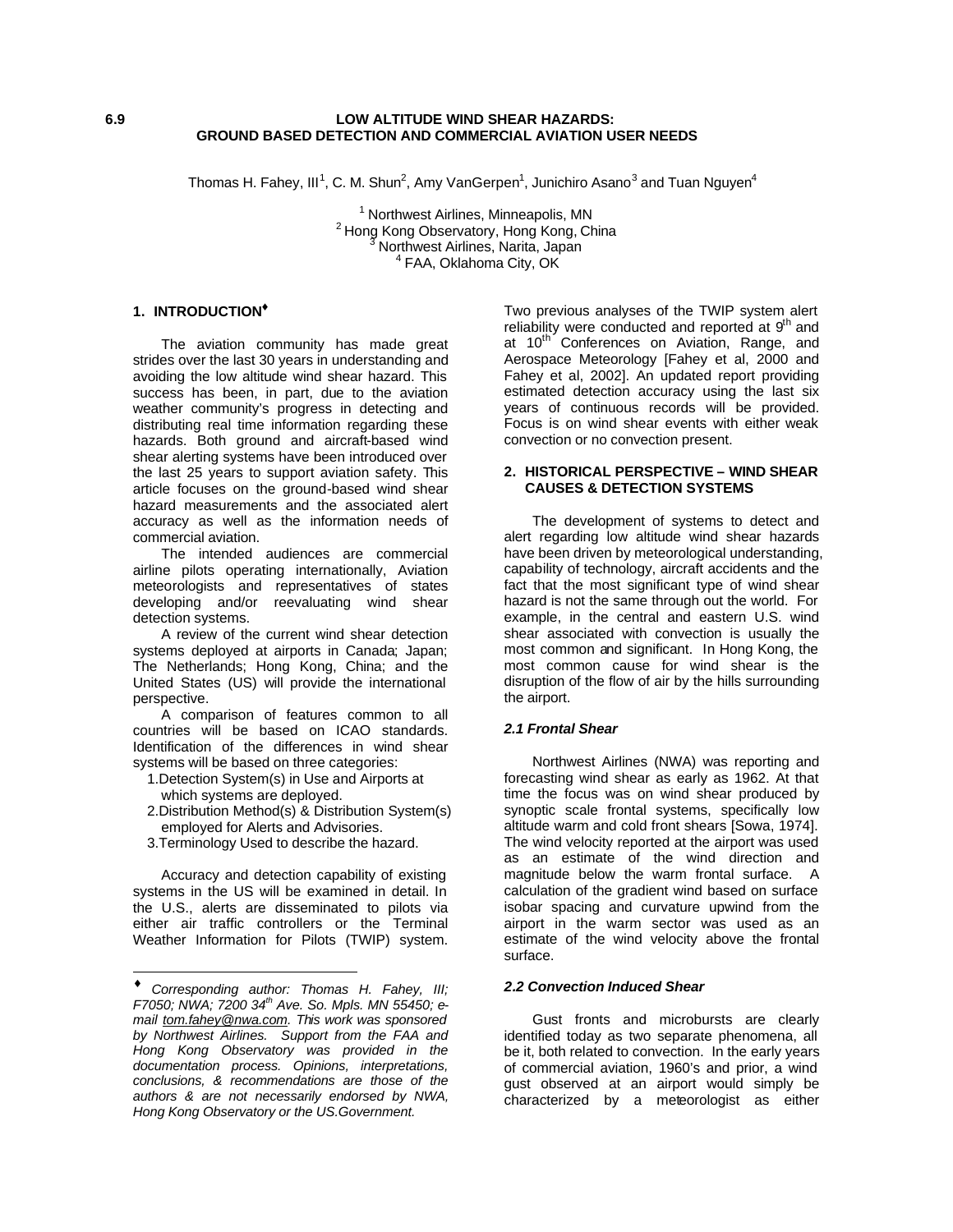synoptic scale, terrain or thunderstorm induced. Maintaining a Flight Operations policy to avoid all thunderstorms during landing and takeoff was relatively painless, in theory and usually in practice, in the early years of aviation. On time performance, high air traffic volume, all-weather landings and optimization of aircraft utilization were not emphasized at the level they are today.

 In the mid to late 1970's, as a result of three separate aircraft accidents, the aviation industry began to recognize the risks posed by low altitude wind shear associated with relatively small cells of convection, previously considered benign. The existence of strong downdrafts in small cells were inferred in all three accident investigations and were coined "downbursts" [Fujita and Byers, 1977]. It was theorized that all three accidents occurred as aircraft, either descending or climbing, lost altitude while experiencing strong wind shear inside a "downburst" cell. [Fujita and Caracena, 1977]. The introduction of the Low Level Windshear Alert System (LLWAS), a network of ground based anemometers, was the first observational network and alerting system in the U.S. designed to address this hazard [Goff and Gramzow, 1989]. It was the JAWS (Joint Airport Weather Studies) effort [McCarthy et al, 1982] that helped set the stage for the introduction of the next generation of wind shear alerting systems in the U.S., the Terminal Doppler Weather Radar (TDWR) for convection related wind shear.

# *2.3 Terrain Induced Shear*

A system to detect low-level wind shear hazards, including terrain induced wind shear was introduced in September 1979 at the old Hong Kong International Airport at Kai Tak when an anemometer based experimental system, comprising five ground based anemometers, was introduced. Then in January 1984 an early generation Doppler Acoustic Radar (DAR) system was also introduced and used on an experimental basis [Royal Observatory, 1985]. But due to design limitation, the update frequency of the DAR system was restricted to every 10 minutes, while in contrast the anemometer based system was updated every 30 seconds. [Royal Observatory, 1985]

The anemometer based system was subsequently expanded to comprise nine anemometers to detect and warn of low-level wind shear and crosswind at the aerodrome. The DAR was also replaced by a boundary-layer Doppler wind profiler. This system, known as the Strengthened Windshear and Crosswind Warning System (SWCWS) was declared operational in the 1990s.

Aircraft landing at the new Hong Kong International Airport at Chek Lap Kok must, at times, deal with wind shear and/or turbulence hazards. These events are usually the result of air flowing across hilly terrain [notably Lantau Island south of the airport], with sea breeze, thunderstorm and low-level jet also contributing.

The most frequent causes are due to strong winds crossing Lantau Island in spring and during the passage of tropical cyclones. As a result, significant investment was made in a TDWR, LLWAS and wind profiler based wind shear detection system when the new airport was built and opened in July 1998. While the TDWR has proved to be effective in rainy weather, reports received from aircraft pilots landing at or taking off from the airport indicated that low-level wind shear was also occurring under clear-air conditions [Choy et al, 2004]. Additional instrumentation and wind shear detection algorithms have been added to address these previously undetected wind shear events (see section 3.5).

# *2.4 Other Causes of Shear*

Temperature inversions and sea breeze induced low level convergence lines are two other causes of wind shear. Detection systems, currently operational, are designed to detect sea breeze induced shears. Reliability in detection of temperature inversion as well as warm front induced shears is questionable due to the fact that the location of the hazards is not reflected at the surface at the airport and the hazard occurs entirely at an elevated level above the surface.

#### **3. WIND SHEAR ALERTING: AN INTERNATIONAL PERSPECTIVE**

Expansion of international aircraft operations and deployments of new or upgraded wind shear detection systems are occurring. As a result there is a need for pilots to understand the similarities and differences between wind shear alerting systems around the world. There is also a need for representatives from governments around the world responsible for procurement of new and continuation of existing systems to have a similar appreciation. A brief summary of detection systems in use; distribution methods employed for alerting; and terminology used to describe the hazard will be provided. The airports selected are of operational interest to Northwest Airlines (NWA).

# *3.1 Similarities Worldwide*

The current international standards and recommended practices on wind shear warning are stipulated in Chapter 7 and Appendix 6 of Annex 3 to the Convention of International Civil Aviation [ICAO, 2004]. In particular, Appendix 6 para. 6.1 of Annex 3 recommends that "Evidence of the existence of wind shear should be derived from:

a) ground-based wind shear remote-sensing equipment, for example, Doppler radar;

b) ground-based wind shear detection equipment, for example, a system of surface wind and/or pressure sensors located in an array monitoring a specific runway or runways and associated approach and departure paths;

c) aircraft observations during the climb-out or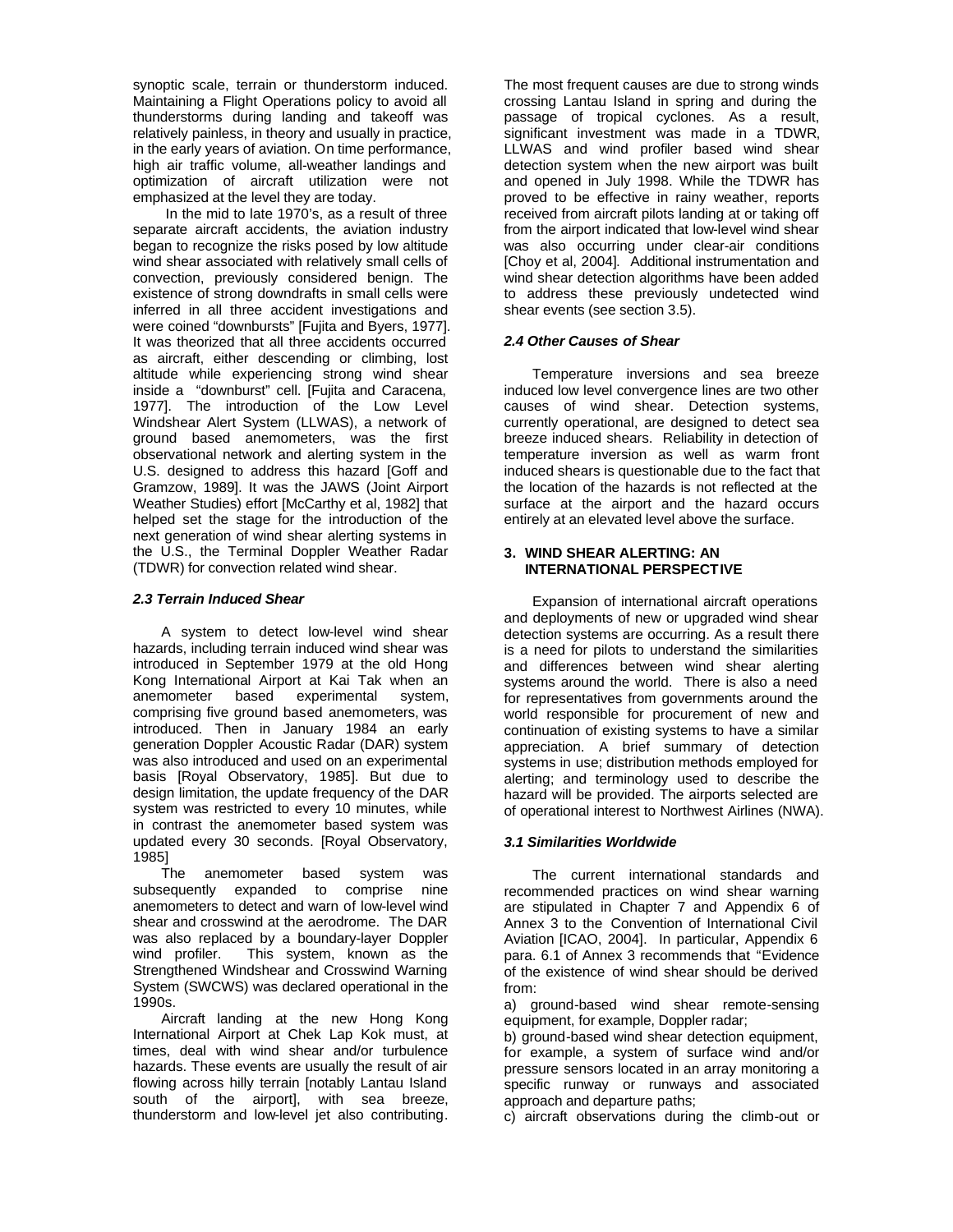approach phases of flight to be made in accordance with Chapter 5; or

d) other meteorological information, for example, from appropriate sensors located on existing masts or towers in the vicinity of the aerodrome or nearby areas of high ground."

To the best of our knowledge, while a number of airports in North America and Asia have installed automated ground-based wind shear detection systems which provide wind shear alerts to aircraft in real time via ATC or air-ground datalink, wind shear warnings based on pilot reports and forecaster's assessment of available weather data are provided at the other airports, e.g. via the automatic terminal information service (ATIS). A proposal to distinguish the wind shear alerts (based on automated systems) from the wind shear warnings (based on pilot reports and forecast) is being considered by ICAO.

Some concern has been expressed regarding the continued use of the term "warning" to describe both an observed hazard (pilots reports) and a potential but not necessarily current observed hazard (forecast).

#### *3.2 Canada Implementation*

Air traffic controllers in Canada relay PIREPs of wind shear to departing and arriving pilots. Currently, as of October 2005, there are no automated wind shear detection systems installed at any Canadian airports [Chretian, 2005].

#### *3.3 Japan Implementation*

In Japan, wind shear information is delivered verbally to pilots of departing and landing aircraft by the ATC controller. The wind shear information source can either be from actual pilot reports or mechanically detected data by Terminal Doppler Radar (TDR) (if installed). Six international airports in Japan have TDR: Sapporo (RJCC), Narita (RJAA), Haneda (RJTT), Chubu (RJGG), Kansai (RJBB) and Naha (ROAH).

In Japan an alert message is generated by the Civil Aviation Bureau's system called DRAW, which includes other observational data also. The alert message is made available to the ATC controller for relay to arriving and departing aircraft. It is also delivered to the airport meteorology office at the same time. Currently, automated uplink of wind shear information to the flight deck has not been implemented. During preparation for DRAW implementation, representatives for pilots from Japanese airlines, Japan Meteorological Agency and Civil Aviation Bureau met. A preference for verbal relay of wind shear alerts by controller was indicated vs. automated uplinking. Also the group requested that the source of wind shear alert information be clearly identified, specifically whether the source is from a PIREP or from the automated detection system [Todo, 2005].

#### *3.4 The Netherlands Implementation*

No documentation has been identified regarding implementation of automated wind shear detection in The Netherlands.

# *3.5 Hong Kong, China Implementation*

Since 2000 the Hong Kong Observatory (HKO) implemented several new facilities to enhance the original TDWR based wind shear detection system. These include five strategically located weather buoys to the east and west of the airport, several anemometers on hilltops and valleys over Lantau Island, and a pulsed Doppler LIght Detection And Ranging (LIDAR) system which was installed at the airport in mid 2002 [Shun 2004].

Based on the wind measurements of the five weather buoys and seven anemometers at the airport and a nearby island, HKO developed an Anemometer-based Windshear Alerting Rules – Enhanced (AWARE). AWARE was found to be very effective in extending the coverage of the surface anemometer network in detecting wind shear caused by sea breezes, gust fronts and lowlevel shear lines induced by terrain. The LIDAR has demonstrated its capability in detecting wind shear in clear air when the laser beam is not attenuated or blocked by precipitation and water droplets. The LIDAR has proved useful in supplementing the TDWR in wind shear detection for a much wider range of weather conditions [Shun 2004].

Alerts for possible wind shear within 3 nm of the runway thresholds are automatically generated by computation algorithms using data from the suite of weather sensors. The automated alerts for wind shear are classified into two levels: "Microburst Alert" (MBA) for wind shear with headwind loss of 30 knots or greater and accompanied by precipitation and "Wind Shear Alert" (WSA) for wind shear with headwind loss or gain of 15 knots or greater (except MBA). A consolidated alert is given for each consolidated alert is given for each approach/departure corridor based on a priority system which takes into consideration the severity of the alerts and the confidence level of the different data sources which generate the alerts [HKO/ IFALPA, 2002]. The automated alerts are updated at a frequency of at least once per minute for relay to aircraft via ATC.

Following the "First Encounter – Maximum Intensity" principle adopted by TDWR, the automated wind shear alerts used to be provided in the form, for each runway corridor, "WSA +20KT 2MF" ("+" verbalized as "PLUS" and "2MF" verbalized as "two mile final"). Recognizing the transient and sporadic nature of terrain-induced wind shear [HKO/IFALPA, 2002] and that not all pilots are familiar with the "First Encounter – Maximum Intensity" principle, in consultation with pilots, the format of the alert relayed to the aircraft by ATC was changed w.e.f. February 2003 to the form "WSA +20KT APP" ("APP" verbalized as "approach") without reference to the specific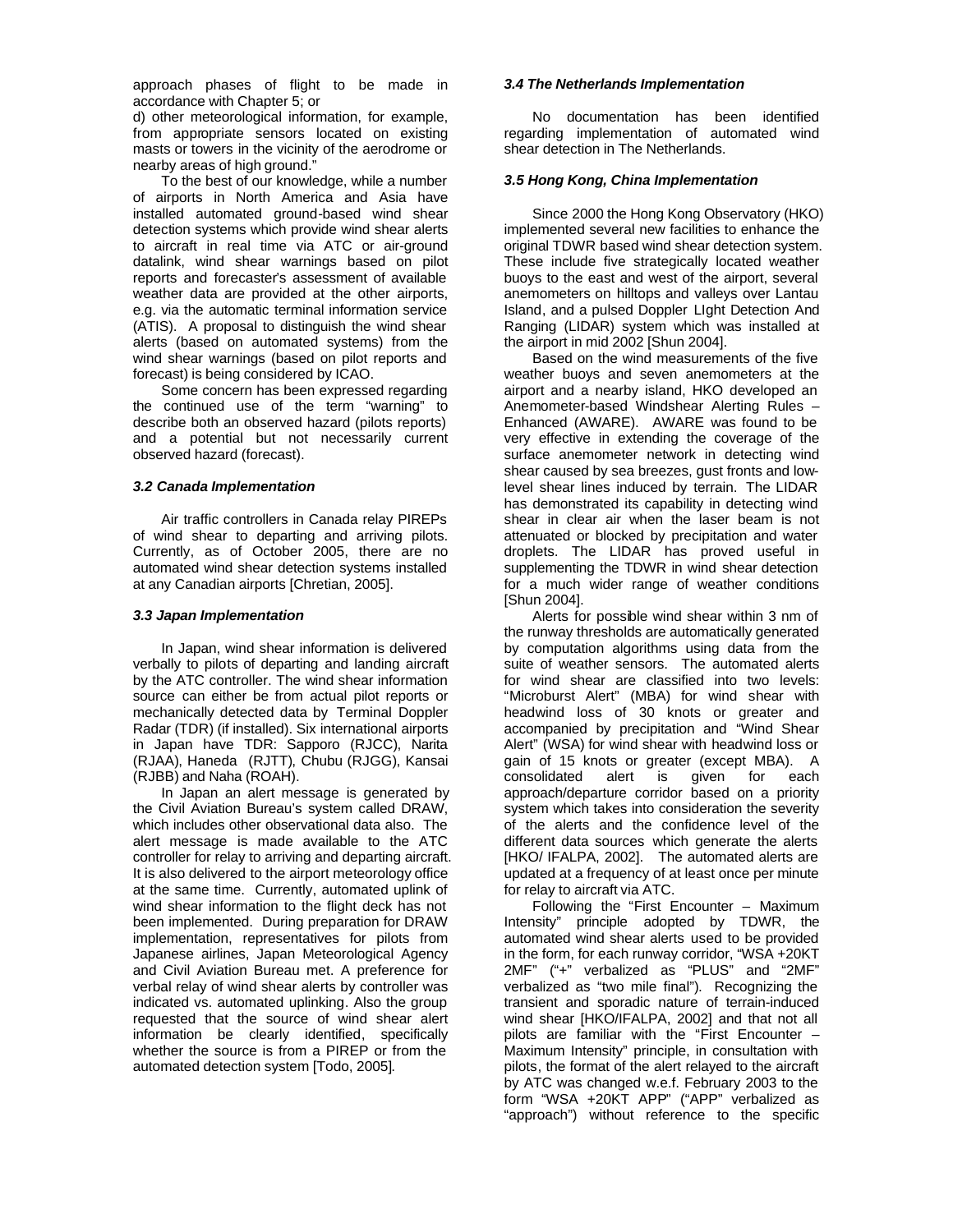location (i.e. runway, 1 NM, 2 NM or 3 NM) along the runway corridor concerned.

The wind shear alerts, supplemented by forecaster's assessment and actual pilot reports, are also broadcast as warnings on the automatic terminal information service (ATIS) [on both the conventional voice-ATIS and the D-ATIS via airground datalink] to facilitate pilots to prepare for their take-off or landing in advance. A warning will be given as "FCST", viz. "forecast", when the information is forecast by the forecaster, or "FCST AND REP", viz. "forecast and reported", when the information has been confirmed by pilot reports in the past 30 minutes [Hong Kong Civil Aviation Department, 2005]. Furthermore, the wind shear warning on ATIS also carries the specific runway corridor(s) over which the warning is effective, e.g. "SIG WS FCST AND REP 07L".

Work is underway to implement a LIDAR based wind shear detection algorithm developed by HKO to generate automated wind shear alerts, after integrating with the alerts from the other weather sensors (e.g. TDWR, AWARE), for relay to aircraft via ATC [Chan et al, 2006]. Arrangements are also being set up to relay the automated microburst alerts generated by the TDWR via the air-ground datalink Terminal Weather Information for Pilots (TWIP), on a trial basis (see section 3.7).

#### *3.6 United States Implementation*

The United States wind shear detection systems are the responsibility of the Federal Aviation Administration (FAA). As of October 2005 there were 117 airports in the contiguous US with FAA installed wind shear detection systems in operation. Three different basic systems have been deployed. The Low Level Wind Shear Alert System (LLWAS) uses anemometers. The Terminal Doppler Weather Radar System (TDWR) uses a separate stand alone radar installed in the vicinity of the airport. The Weather System Processor (WSP) uses air traffic's Aircraft Surveillance Radar (ASR) with added software.

Currently there are 40 airports with only LLWAS. They are identified as LLWAS-RS (Relocation and Sustainment). Currently there is no communication infrastructure in place for wind shear information at these 40 airports to be integrated into the TWIP wind shear information distribution system.

There are 47 locations equipped with TDWR. Two of the 47 sites are used exclusively for testing and training. These two sites are located at Program Support Facility (PSF) and the Oklahoma City Training Academy (OSF) but they are not located at airports used by commercial aircraft. In addition, one of the TDWR sites serves 2 airports, LGA and JFK, resulting in a total of 46 airports able to be served by TDWR. But 3 TDWRs at 3 airports have not been activated. They are Las Vegas, NV (LAS), Phoenix, AZ (PHX) and San Juan, Puerto Rico (SJU). The final result is 42 TDWRs generate wind shear information for 43

airports. The wind shear information at these 43 airports is distributed via the TWIP system.

Two additional implementation details regarding TDWR and TWIP implementation. At 9 airports (ATL, DEN, DFW, MCO, MSY, ORD, LGA, STL & TPA) of the 43 airports with TWIP capability an LLWAS-NE++ (NE=Network Expansion, ++ = software rehost) is operational in addition to the TDWR. Wind shear information can be generated by either the TDWR or the LLWAS-NE++ or both at these 9 airports. Fahey et al, 2000 provides a description of the integration/merging algorithm used at these 9 airports (Note: LGA received this capability in Nov 2001 and was the last to be implemented of the 9 airports).

The final implementation detail regarding TDWR and TWIP. Currently at 19 of the 43 airports with TWIP capability, information from the nearby National Weather Service WSR-88D radar as well as other sensors and data sources are included as part of the Integrated Terminal Weather System (ITWS). There are currently 11 ITWS operational and these 11 ITWS sites provide information including wind shear alerts for 19 of the 43 airports with TWIP capability.

Finally there are 34 airports with WSP capability. The WSP was originally designed with the capability to transmit wind shear information to the TWIP communications system for distribution to pilots, dispatchers and meteorologists. Currently, October 2005, this capability has not been activated.

Alerts at all 117 airports are relayed verbally by the Air Traffic tower controller to aircraft at the time that the landing or departure clearance is given. Delivery is only required if the intended runway or extended threshold is impacted by the wind shear hazard.

In 1993 testing of an additional distribution method, Terminal Weather Information for Pilots (TWIP) was begun by the FAA and participating airlines.

The goal of TWIP is to make available to pilots, flight dispatchers and airline meteorologists, wind shear alert information that was traditionally only available to Air Traffic Control. To accomplish this goal it was proposed that additional software be written and integrated with the existing TDWR control and display unit (CDU) located in every FAA tower and Approach Control facility served by a TDWR. See Fahey et al 2002 for details about TWIP implementation in the 1990's. Currently the TWIP communication system is integrated into all versions of TDWR implementation, including airports served by the ITWS and LLWAS-NE++ variations. TWIP messages are not available for the LLWAS-RS nor for the WSP equipped airports.

There are two methods for disseminating wind shear information via TWIP: Request/Reply and Send/Cancel. A description of both can be found in Fahey et al, 2000.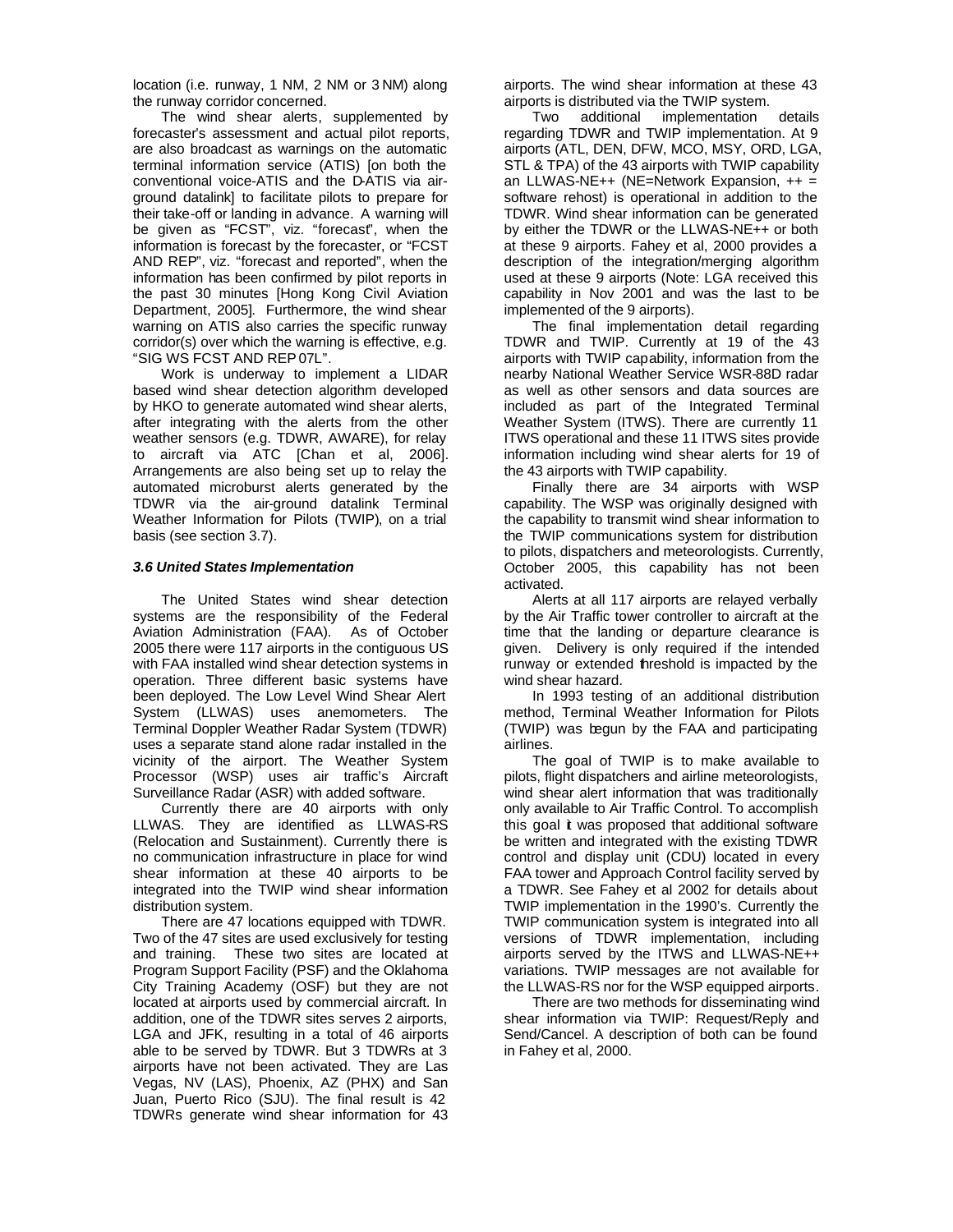### *3.7 Northwest Airlines Implementation*

NWA has been automatically data-linking TWIP alerts to company aircraft since the 1993 demonstration via the Send/Cancel method. The TWIP uplink capability used by NWA is an adapted version of the Turbulence Plot System (TPS) distribution software originally developed in the 1980's and part of NWA's FAA approved Enhanced Weather INformation System (EWINS). NWA Pilots, Dispatchers and Meteorologists all are provided unsolicited access to the TWIP wind shear messages via the Send/Cancel distribution method.

Although the TWIP messages are updated every one minute when there is a storm and/or wind shear present, the Send/Cancel distribution method identifies all "Send" messages as valid for 20 minutes. The message is then only updated with another "Send" message when the hazard has significantly diminished or increased. If the hazard has ended and no new hazard is detected for 5 consecutive minutes, a "Cancel" message is sent.

Up until February 2005 NWA was using the original convention, accepted in 1993, of labeling all TWIP messages as "Alerts". But due to the facts that, first, all TWIP messages do not specify the runway affected, and, second, Send/Cancel TWIP messages are not updated every minute when a hazard is present, NWA decided to use the NWA TP distribution software to label all TWIP "Advisory" rather than "Alert". In this way the TWIP Send/Cancel message is now consistent with the terminology used by the FAA. The FAA defines all wind shear hazard information generated by the automated systems, LLWAS-RS, TDWR, TDWR/LLWAS-NE++, TDWR/ITWS or WSP and relayed to pilots in the same minute it is generated by the tower controller as "Alert". But wind shear hazard information contained on ATIS are more general and are identified as "Advisory" by the FAA. ATIS does not include information about the runway affected, and they are valid for 20 minutes. Similarly, the TWIP Send/Cancel messages are valid for 20 minutes.

In February 2005 NWA instituted a Flight Operations policy that prohibited departure or arrival on a runway with a current wind shear "Alert" in effect, but allowed the option of continuing an approach or departure with caution when a wind shear "Advisory" was in effect. Based on the FAA definitions of "Alert" and "Advisory", and the reasoning listed above, NWA determined that it was best to identify TWIP Send/Cancel messages as "Advisory" rather than "Alert". As a result all reference to NWA TWIP Send/Cancel messages in this article will be referred to as "TWIP Advisories" rather than "TWIP Alerts".

In November 2005 the concept of an "Alert" as a currently occurring weather hazard and an "Advisory" as a potential but not necessarily current weather hazard for an aircraft's exact area of operation, was expanded to include all weather

hazards covered by the NWA TPS [Fahey et al 2005].

HKO and NWA are currently, October 2005, testing the ability to deliver Send/Cancel type wind shear hazard messages to NWA aircraft arriving and departing Hong Kong International Airport at Chek Lap Kok (HKG/VHHH).

### *3.8 Other Implementations*

In Taiwan, the Institute for Information Industry and the Civil Aeronautics Administration teamed with the National Center for Atmospheric Research, Research Applications Laboratory to develop the Taiwan Advanced Operational Aviation Weather System (AOAWS). The Terminal Aerodrome Windshear System was implemented in 2001 at three airports as part of the AOAWS. The two airports of interest to NWA, Sungshan, Taipei (TPE/RCTP) and Kaohsiung (KHH/RCKH) both have LLWAS and the originally planned ASR-9 Windshear Processor installation at RCKH has not been implemented.

The Japanese TDR is also installed at Incheon International Airport, Republic of Korea (ICN/RKSI); New Kuala Lumpur International Airport, Malaysia (KUL/WMKK); and Changi International Airport, Singapore (SIN/WSSS) [ICAO, 2005].

# **4. CURRENT WIND SHEAR SYSTEM ACCURACY & DETECTION CAPABILITY**

Focus will be on the Hong Kong and U.S. systems.

# *4.1 Hong Kong System accuracy*

In 2003, with the use of the additional data from the weather buoys and the LIDAR by the aviation forecasters, based on pilot wind shear reports, the probability of detection (POD) of HKO's wind shear alerts and warnings reached 95 per cent [see Figure 1], with the false alarm rate on a continual decreasing trend.

# *4.2 U.S. Systems Accuracy – FAA Stats*

The FAA's Probability Of Detection (POD)/False Alarm Rate (FAR) for the TDWR meets the specification performance values of detecting at least 90% of the wind shear losses, while false alarming less than 10% in terms of wind shear losses. Losses meet specs in east and central states, but do not meet specs out west (SLC, LAS and PHX in particular) [Keohan, 2005]. WSP is now operating successfully at 34 airports across the USA. The FAA does not require sites to collect data routinely, therefore currently it is not possible to arrive at any objective measure regarding WSP performance. The FAA however provides support and data analysis for sites who request this assistance. For the most part, WSP performance seems to be satisfactory, where air traffic enjoys WSP capability to clearly display six level weather and its capability to provide wind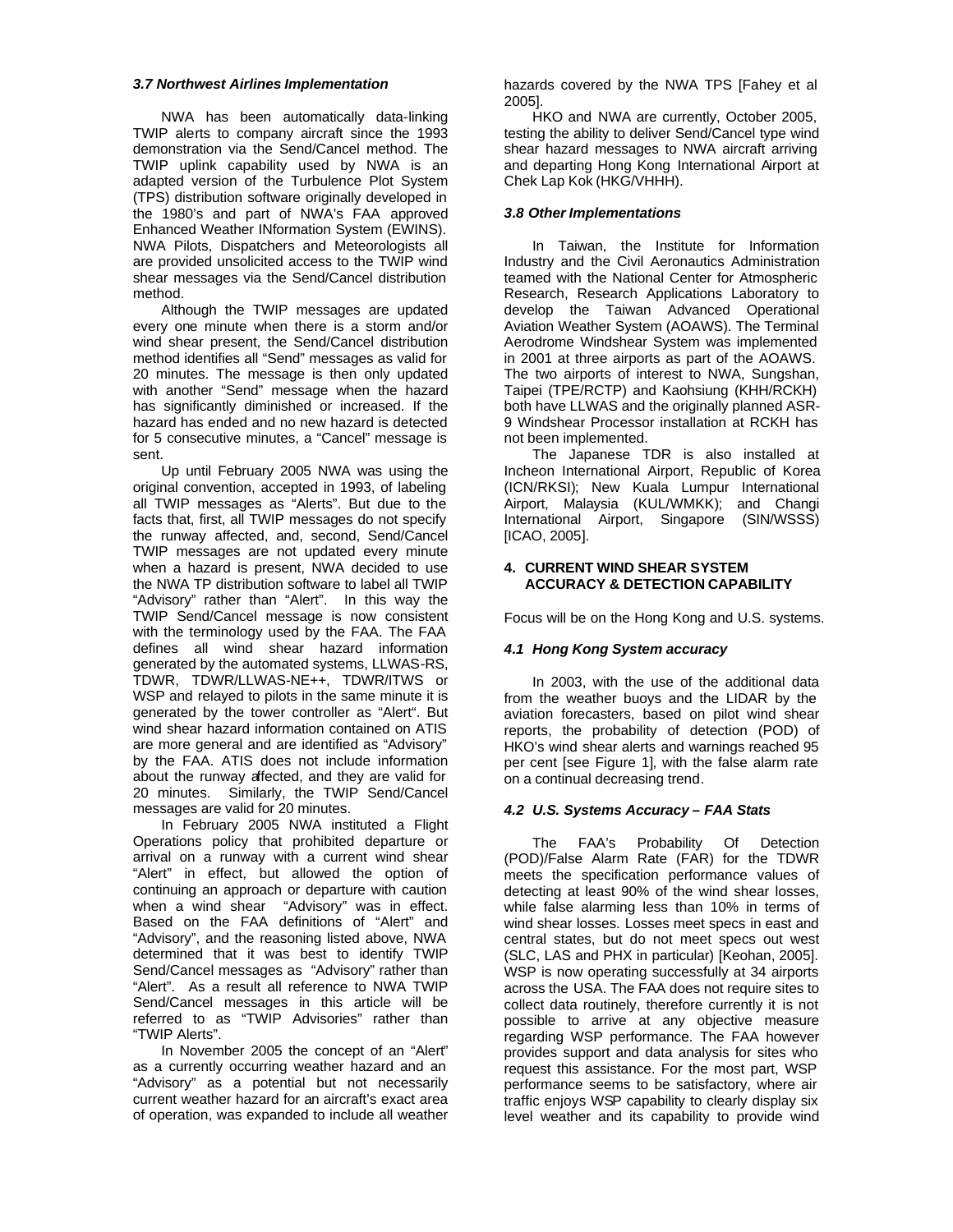shear alerts. In several sites seasonal false alerts are found during inversion conditions, in particular during sunrise and sometimes sunset. This is attributed to bird activity or pollution with typical bird signature often observed

The FAA has not collected any performance statistics for the LLWAS-RS. In addition, there have been no FAA studies to collect performance statistics on the LLWAS-NE since the major system modification (LLWAS-NE++) in 2001. All POD/FAR information for LLWAS-NE is for the old system, prior to the system upgrade that includes ultrasonic anemometers and state of the art remote station electronics.

# *4.3 TWIP Advisory Accuracy-NWA Estimate*

Individuals at NWA have been documenting the accuracy of TWIP Advisories since the mid– 1990's. Rigorous efforts were begun in 1998 when a 2 month study was conducted. Beginning in January 2000 continuous accuracy estimates have been maintained. Two previous studies have been completed. [Fahey et al, 2000] reported on accuracy estimates for the 1998 and January-May 2000 periods. [Fahey et al, 2002] reported on January 2000 through January 2002 accuracy estimates.

The studies in 2000 and 2002 as well as this study focused only on the "No Storms" advisories. The TWIP system labels all messages in which less than 30dBZ radar reflectivity is detected as "No Storms Within 15nm". This 30dBZ threshold is the same as the NWS scale of less than or equal to level 2 reflectivity.

For the 69 month period of this current study (January 2000 to September 2005) a total of 18,232 "No Storms" Advisories were generated. Figure 2 displays a monthly total of all TWIP advisories with "No Storms".

It is interesting to note that the three month period, March through May, is consistently a period of high volume of "No Storm" Advisories. The annual average number of alerts for the March-May 3 month period is 1088. This is almost double the annual average number of alerts for the October-December period (593). It is also approximately 200 more than the June-August 3 month period of 893.

Of the total, 16,233 were Advisories for less than 30kts. The remaining 1999 Advisories were for 30kts or greater. The three NWA studies also all focused on only those Advisories of 30kts or greater "Strong Advisories". In this current study, "No Storm" advisories, containing "Heavy Precip" were also categorized as "Strong Advisories"

The accuracy of the one thousand nine hundred and ninety nine NWA TWIP "No Storm", "Strong Advisories" were estimated in the following manner. The airport weather observations (METARs) were used to determine whether an event fit into one of three categories: "valid", "questionable"/overstated or "false". A 4<sup>th</sup> category was labeled "missing" when METAR data was not available.

Other wind shear alert system performance studies have used the TDWR radar data, LLWAS winds, or a combination of both via postprocessing to estimate truth [Isaminger et al, 2000]. While this has been the preferred method of some researchers, the data was not available for this study. Until March 2004 most of the data from the systems was not routinely being archived.

#### *4.4 Advisories (30Kts & Greater) Accuracy*

Based on the METAR evaluation technique, it was estimated that 62% of Advisories containing "No Storms" and also "Strong" (containing either, shear values of greater than or equal to 30 knots, or the Heavy Precip comment) were erroneous. (see Figure 3.)

In January 2000 there were 32 airports with TWIP advisory capability. CLE was activated in February 2000. BNA, IND, and SDF were activated in September 2000. SLC was activated in March 2001. ADW was activated sometime between March 2001 & March 2002, but since NWA does not have scheduled operations to that military base, no ADW TWIP messages were archived. FLL was activated in January 2002. MDW was activated in April 2002. JFK and LGA were activated in May 2002. EWR was activated in May 2003. To determine if there has been an improvement in accuracy of "Strong" "No Storm" TWIP advisories between January 2000 and September 2005, the number of false advisories by month were examined. Figure 4 displays the ratio of false advisories generated in a month normalized to the number of airports with TWIP advisory capability. As a result a monthly value for all 69 months of the study is displayed in Figure 4 as a percentage of active TWIP stations.

Has there been an improvement in accuracy since the last study was completed in early 2002? The initial qualitative conclusion is no. November 2003 had the highest value of any month at 219%. Although the entire year of 2004 was relatively low, January and March 2005 had the 5<sup>th</sup> and 8<sup>th</sup> highest values of the 69 months at 121% and 90% respectively.

Quantitatively, the 2002 study showed that 62% of the "No Storms" advisories, those of 30kts or greater, were classified as false. As shown in Figure 3, the ratio is virtually unchanged, with 62% estimated as false for the total period Jan'00 – Sep'05.

# *4.5 Strong False Advisories*

Strong False Advisories, were then divided into 6 subcategories: Technician Error, Faulty Sensor, Heavy Precip, Gust Front Algorithm issues, Gusty Winds, or Unknown (see Figure 5).

The Gust Front Algorithm subcategory will be examined further since it has the largest number of false alerts. Figure 6 shows the subdivision of possible causes of False Advisories due to the Gust Front Algorithms. The software defines a gust front as an area of convergence and then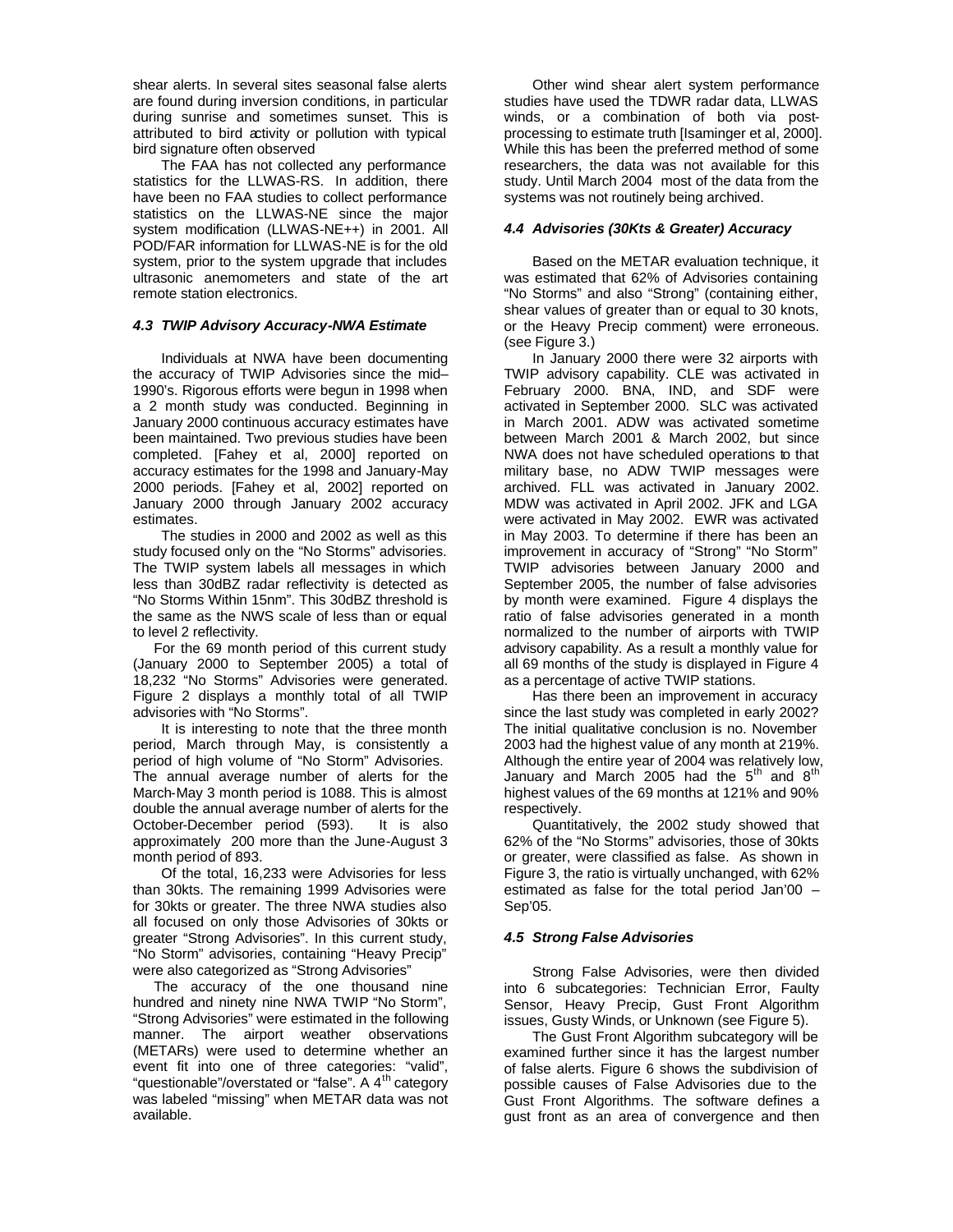automatically labels the resultant message as a wind shear with "GAIN". Fahey et al 2002 reported that the Machine intelligent Gust Front Algorithm (MIGFA) at times failed to reinitialize, resulting in a single false message of a 95kt GAIN. In the  $1<sup>st</sup>$  22 months of the study there were 41 such cases. Since then, in the last 47 months, there have been 10 additional cases, indicating that the problem has diminished but is not eliminated.

Advisories of 80, 85 or 90Kt GAIN have been labeled "MIGFA or Dealiasing" and is a new category since the last study based on the assumption that MIGFA reinitialization problems may generate large but less than 95kt GAINs. The "Dealiasing" label was used for 40-75Kt GAIN.

Other software problems with the gust front algorithms appear to have continued to persist undiminished. One possible explanation is that the algorithm fails at times to correctly flag dealiased velocities near data sparse regions. This is labeled "Dealiasing" and is now the most frequent cause of False Advisories. The "Dealiasing" label was used for 40-75Kt GAIN advisories. The second most frequent cause occurred at or about sunrise. It is speculated that flocking birds leaving their overnight roosting areas produce returns on the TDWR mimicking a gust front signature. In both cases the results have been Wind Shear Alerts with a GAIN between 30kts and 90kts. Finally, there have only been 3 cases since the last study ended in January 2002 of false gust front signatures during conditions of fog/low ceilings. It is assumed that the observed weather was not the underlying cause.

# *4.6 LLWAS-NE++ & TDWR combined Sites*

The accuracy of "Strong" "No Storm" advisories by station is shown in Figure 7. Note that of the 9 combined LLWAS-NE++ and TDWR sites only 1 site had less than 80% of the advisories deemed false, DEN–23% false. During the 69 month study period, at the other 7 combined LLWAS-NE++ and TDWR sites the percent of false alerts were: ORD-82%; STL-88%; ATL-90%; DFW & MSY-94%; TPA-95%, MCO-97% and LGA-100%. But a poor performance was not restricted to the LLWAS-NE++/TDWR combined sites. EWR, MDW and PHL were all estimated to have 100% of the "Strong" "No Storm" advisories as false.

# *4.7 False Advisories (< 30 knots)*

In 1995 NWA concluded that "No Storms" Alerts less than 30kts were false or questionable/overstated in over 90% of the cases. As a result NWA began filtering all "No Storms" alerts less than 30kts and has not uplinked this category to NWA aircraft since that time. Although NWA researchers focused primarily on alerts of 30kts or greater in this latest study, no obvious differences have been found to convince NWA to shut off the filter.

The 6<sup>th</sup> false advisory subcategory was not a shear advisory but a "Heavy Precip" advisory which also contained the apparent contradictory observation of "No Storms" (See Figure #4). This subcategory was not identified in the 2000 study, but was identified in both the 2002 and current<br>studies. No explanation has been No explanation has been proposed/identified during this study for the 88 Heavy Precip cases.

# *4.8 Valid Alerts (30+ knots)*

The list of weather phenomena that caused the valid alerts is shown in Figure 8. This graphic indicates that over one half (229) of the valid events were associated with dry microbursts/virga, DEN accounts for 204 and SLC 25 of these valid dry microbursts/virga advisories. In addition, referring back to Figure #3, there were a total of 438 "Strong" "No Storms" valid advisories during the 69 month study period. DEN accounts for 286 of those valid alerts. In fact 54% of the "Strong" "No Storms" advisories at DEN were deemed valid. SLC is the next most accurate site with 41 valid advisories out of a total 109 for an accuracy percentage of 38%.

The detection of synoptic scale frontal systems is also of interest. While 83 valid advisories for shear associated with cold fronts were identified, there was only two valid wind shear advisories due to a warm front. This is significant for NWA in terms of the decision to continue providing warm front induced shear forecasts manually [Fahey et al, 2000].

# *4.9 Operational Impact*

False advisories have not had a significant operational impact on the smooth and orderly flow of traffic in the ATC system. The two main reasons identified in the 2002 study for this lack of impact are still valid: 1) Since NWA is the only airline using the Send/Cancel method of TWIP distribution, flight crews at other airlines using the Request/Reply method, will most likely not request wind shear advisory information from the TWIP database during false shear events, and 2) Many dispatchers and pilots, especially at NWA, have begun to assume that alerts containing the term "No Storms" are not valid. Such an assumption, if operating into a station such as EWR, LGA, PHL or MDW would be 100% correct, but could be troublesome when operating into DEN or SLC.

# **5. CONCLUSIONS and RECOMENDATIONS**

# *5.1 TWIP Wind Information Accuracy*

It is important to keep in mind that, 1) "No Storms" Advisories are not as common as those where significant convection of level 3 or higher is detected; 2) the TWIP system only distributes information from the TDWR based systems. Information from the 40 LLWAS-RS and 34 WSP sites are not distributed via TWIP.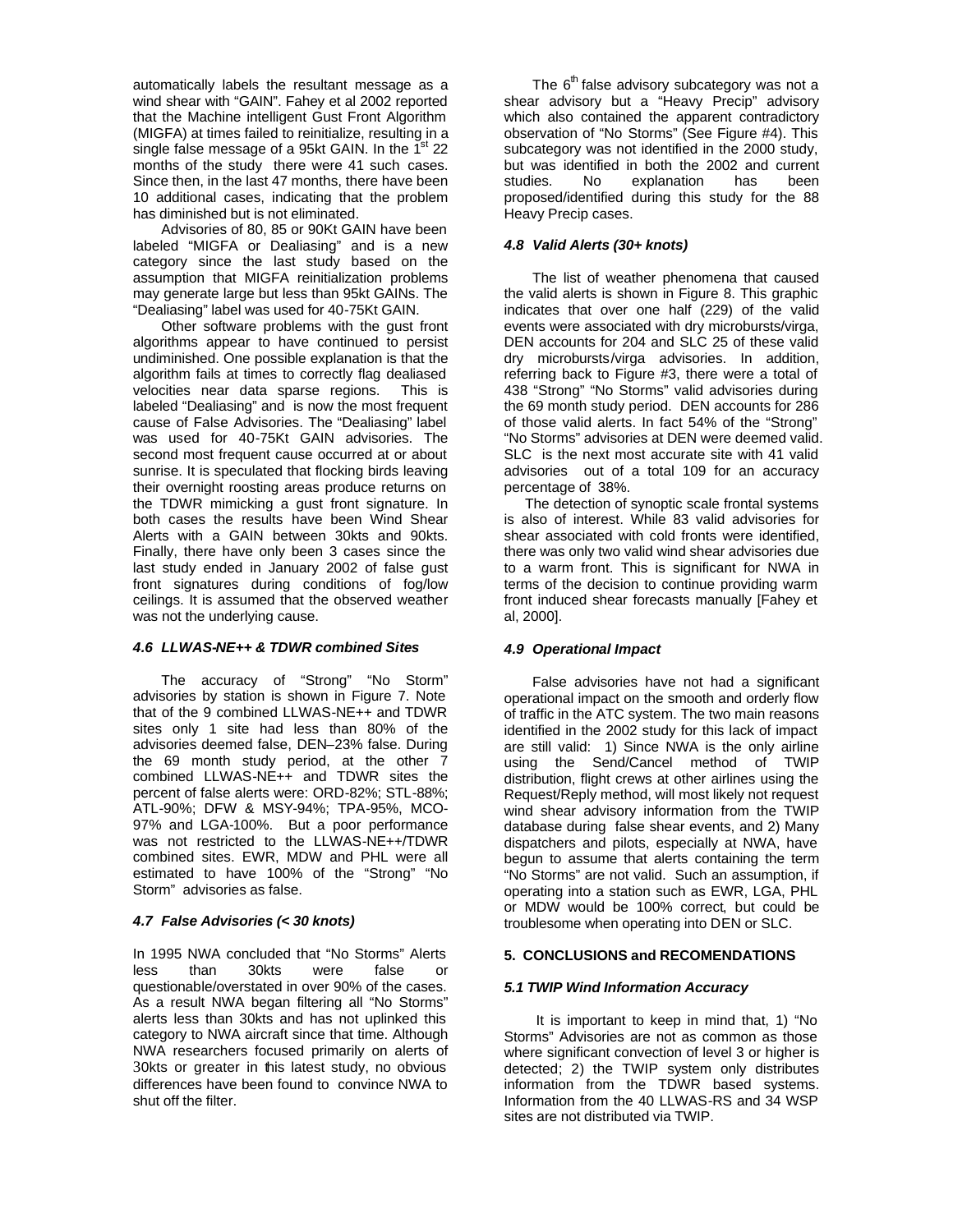Based on FAA stats indicating that TDWR based systems are providing approximately 90% POD and 10% FAR one can conclude that the existing FAA TDWR systems at sites in a humid environment, perform very poorly when little or no precipitation is present. After removing DEN and SLC, the False Alarm rate for "Strong" "No Storm" Advisories is 80%.

#### **"Strong" "No Storms" Humid Environment TDWR FAR=80%**

Unresolved is the question: What is the POD for FAA TDWR systems at sites in a humid environment, when little or no precipitation is present? But it has been well documented for one dry environment airport, LAS. Keohan et al [2006] reports the gust front gain detection rate for the non-operational LAS TDWR at 6%, and also reports encouraging results from a 2.5-month test of LIDAR at LAS in 2005. A 68% POD performance was measured for the LIDAR and it was estimated that by adding a LIDAR MIGFA algorithm, the POD would reach approximately 91% for the gust front gain detection rate.

But the POD for FAA TDWR systems at sites in a humid environment, when there is little or no precipitation is unknown. And it would not be reasonable to suggest installation of a LIDAR based wind shear detection algorithm similar to the one being used in HKG to supplement the FAA TDWR systems at sites in a humid environment. One should also bear in mind that the LIDAR at HKG is primarily installed to detect terrain-induced wind shear in clear-air conditions – which is a location-specific application.

Assuming that the METAR evaluation method is sufficiently accurate, it is then safe to assume that the Gust Front Algorithm and specifically the dealiasing problem is the number one priority if any additional FAA resources are invested in the existing TDWR wind shear detection systems located in humid environments.

If any additional FAA resources are being deployed on TDWR, it appears that the TWIP airports with LLWAS-NE++ combined with TDWR are a close second in priority for attention. The FAR for 8 of the 9 airports, excluding DEN, is over 92%. And all 8 of these sites are located in the relatively humid, central or eastern US.

#### **"Strong" "No Storms", Humid Environment, Merged, LLWAS-NE++& TDWR, FAR = 92%**

#### *5.2 WSP & LLWAS-RS Accuracy & Distribution*

Currently, operational wind shear detection accuracy values for the WSP and LLWAS-RS systems are not available. While it is acknowledged that funding any new program is difficult, it would be in the industry's best interest to obtain operational accuracy values for these two systems. And if they are adequate, at a minimum, the WSP data should be added to the

TWIP distribution system, since the communication capability already exists.

#### *5.3 Frontal Shear Accuracy*

NWA meteorology continues to distribute manually produced advisories of synoptic scale frontal induced wind shear. Additional documentation regarding the significance of the hazard to aircraft due to frontal shears, especially warm fronts is necessary. In addition a review of the thresholds used by NWA for issuance is necessary.

#### *5.4 Hazard Distribution*

The majority (approximately 80%) of NWA aircraft do not contain predictive wind shear capability. Most NWA aircraft are equipped with reactive systems. The ability to have ground based wind shear detected information, relayed to pilots and flight dispatchers as well as meteorologists is an important situational awareness benefit not only for NWA but for all operating in the US National Airspace System. In addition Air Traffic Managers at the FAA and at Airline Operation Centers can benefit from knowledge regarding current status of wind shear conditions at all major airports in the NAS.

#### *5.5 Hazard Terminology*

There is some confusion in the international aviation community regarding the terms "Wind Shear Warning"; "Wind Shear Alert" and "Wind Shear Advisory". Some additional clarification is necessary.

#### **6. ACKNOWLEDGEMENTS**

This report would have been impossible without the automated daily TWIP report developed by Jeff Zimmerman, NWA Meteorologist. Thanks to Chris Keohan, FAA and Noriyuki Todo, JAL who provided suggestions as the manuscript was being drafted.

# **7. REFERENCES**

- Chan, P.W., C.M. Shun and K.C. Wu, 2006: "Operational LIDAR-based System for Automatic Windshear Alerting at the Hong Kong International Airport". *12 th Conf. on Aviation Range & Aerospace Meteorology,*  Amer. Meteor. Soc., Atlanta, GA, 5 pp.
- Choy, B.L., O.S.M. Lee, C.M. Shun, C.M. Cheng, 2004: "Prototype Automatic LIDAR-based Wind Shear Detection Algorithms", *10th Conf. on Aviation Range & Aerospace Meteorology,* Amer. Meteor. Soc., Hyannis, MA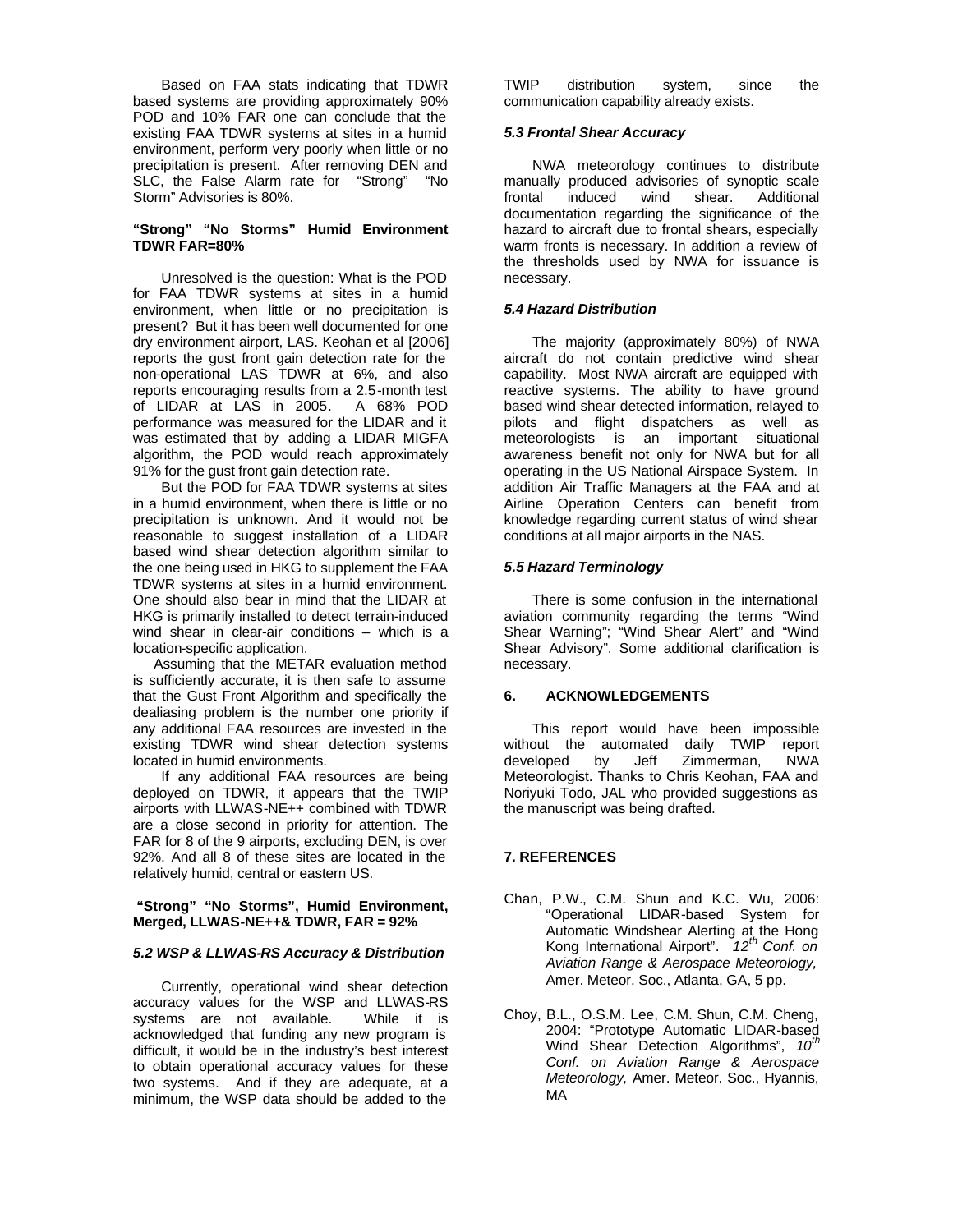- Cretian, Daniel, 2005: Personal Communication, 04 November 2005.
- Fahey, Thomas. H. III, Jonathan Bernays, Paul Biron, Rodney Cole, 2000: "Distribution of Aviation Weather Hazard Information: Low Altitude Wind Shear," *9 th Conf. on Aviation Range & Aerospace Meteorology,* Amer. Meteor. Soc., Orlando, FL., 499-504.
- Fahey, Thomas H. III, Mark Isaminger, Amy VanGerpen, 2002: "Automated Wind Shear Alerts for Aviation - Strengths & Weaknesses." *10th Conf. on Aviation Range & Aerospace Meteorology,* Amer. Meteor. Soc., Portland, OR, 5 pp.
- Fahey. Tom., Bill. Gough, Andy Schultz and Jeff Zimmerman, 2005: The Turbulence Plot Handbook, Northwest Airlines, St. Paul, MN, 73 pp.
- Fujita, T. Theodore, Horace R. Byers, 1977: "Spearhead Echo and Downburst in the Crash of an Airliner," *Monthly Weather Review*, Vol. 105, No. 2, pp. 129–146.
- Fujita, T. Theodore, Fernando Caracena, 1977: "An Analysis of Three Weather-Related Aircraft Accidents," *Bulletin of the American Meteorological Society*, Vol. 58, No. 11, pp. 1164–1181.
- Goff, R.C. and R.H. Gramzow, 1989: "The Federal Aviation Administration's Low-level wind shear alert system: A project management perspective," *3 rd International Conference on the Aviation Weather System,* Anaheim, CA.
- HKO/IFALPA, 2002: Windshear and Turbulence in Hong Kong – information for pilots. Hong Kong Observatory (HKO) and International Federation of Air Line Pilots' Associations (IFALPA), 2002, 24 pp.
- Hong Kong Civil Aviation Department, 2005: Aeronautical Information Publication (AIP) Hong Kong, Section GEN 3.5, October, 2005.
- ICAO, 2004: International Standards and Recommended Practices, Meteorological Service for International Air Navigation, Annex 3 to the Convention of International Civil Aviation, 15<sup>th</sup> Edition. Montreal, Quebec. 207 pp.
- ICAO, 2005: Asia/Pacific Regional Plan for the New CNS/ATM Systems, Issue-7, International Civil Aviation Organization, Asia and Pacific Office, August 2005, 126 pp.
- Keohan, Chris, Keith Barr, S. M. Hannon, 2006: "Evaluation of Pulsed LIDAR Wind Hazard Detection at Las Vegas International Airport". *12 th Conf. on Aviation Range & Aerospace Meteorology,* Amer. Meteor. Soc., Atlanta, GA, 6 pp.
- Keohan, Chris, 2005: Personal Communication with Tuan Nguyen, 31 October 2005.
- McCarthy, J., J.W. Wilson, and T.T. Fujita, 1982: The Joint Airport Weather Studies Project. *Bull. Amer. Meteor. Soc*., **63**,15-22.
- Royal Observatory, 1985: Performance of Wind Shear Detection Systems Installed at the Hong Kong International Airport, Royal Observatory, September 1985.
- Shun, C.M., 2004: Wind Shear and Turbulence Alerting at Hong Kong International Airport. *WMO Bulletin, Volume 53, No.4, October 2004*, pp 5.
- Sowa, D.F., 1974: Low-Level Wind Shear Its Effects on Approach and Climbout. *DC Flight Approach No. 20 June 1974*, Flight Development Group, Douglas Aircraft Company, Long Beach, CA, pp. 10-17.
- Todo, Noriyuki, 2005: Personal Communication with J. Asano, August 2005.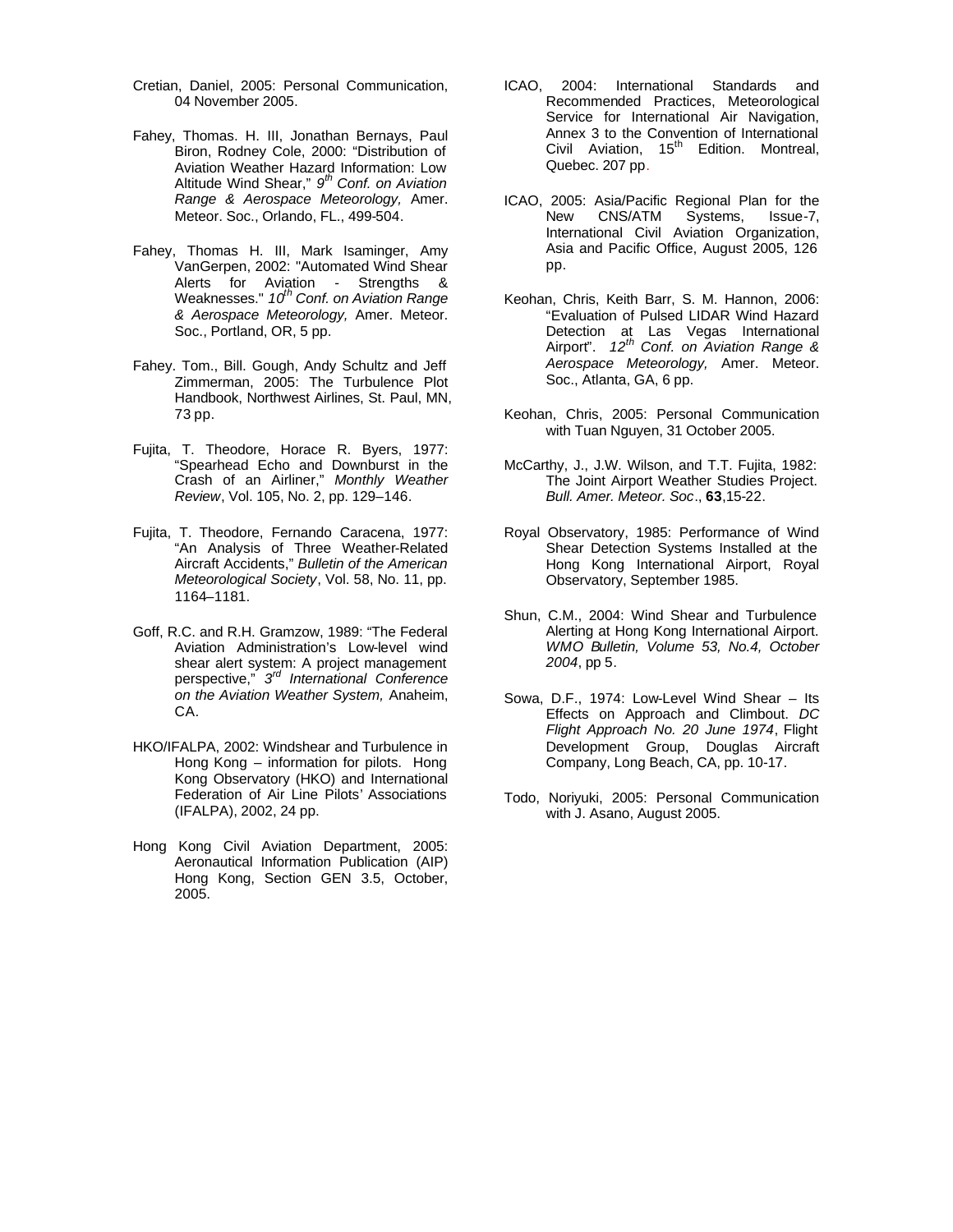

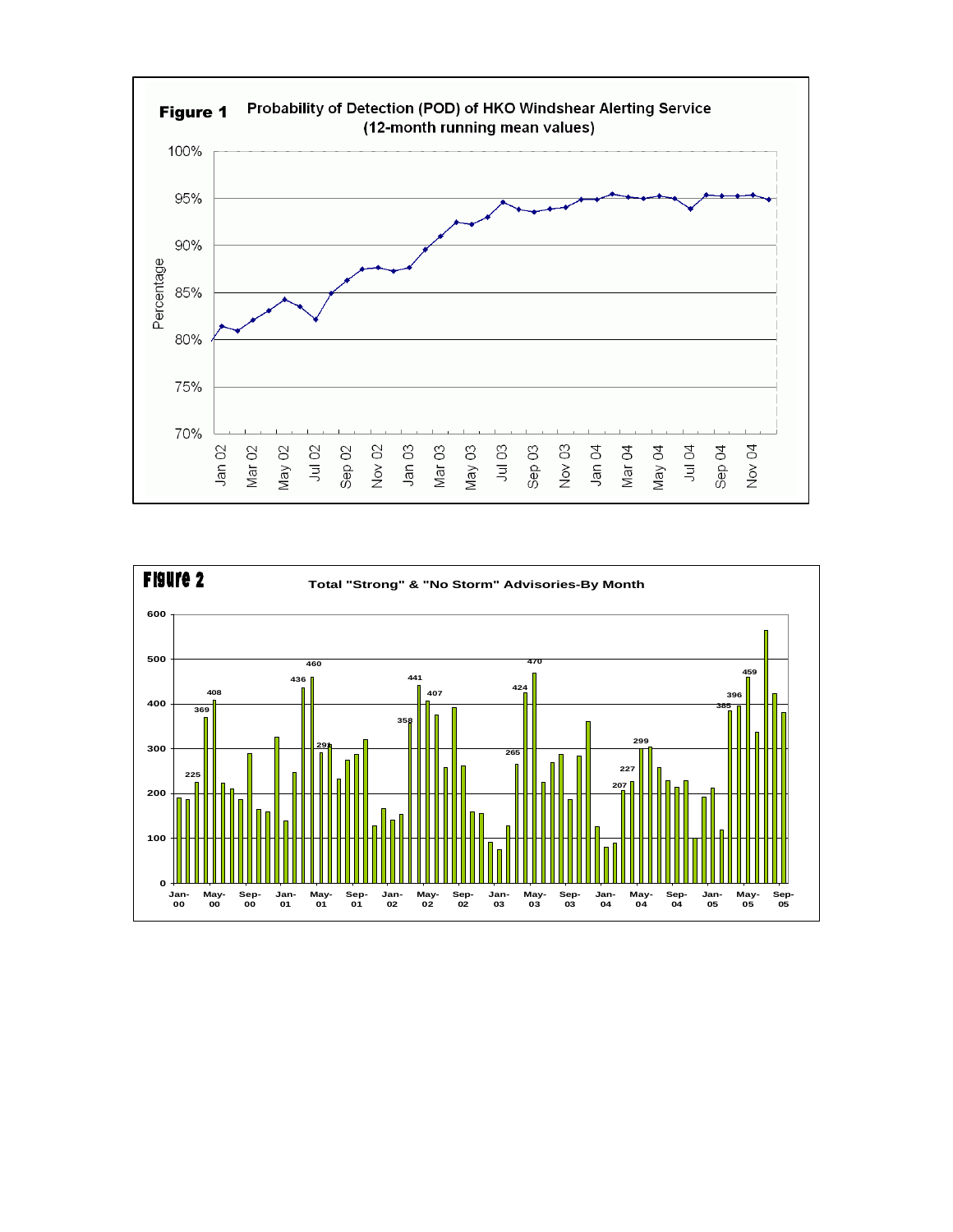